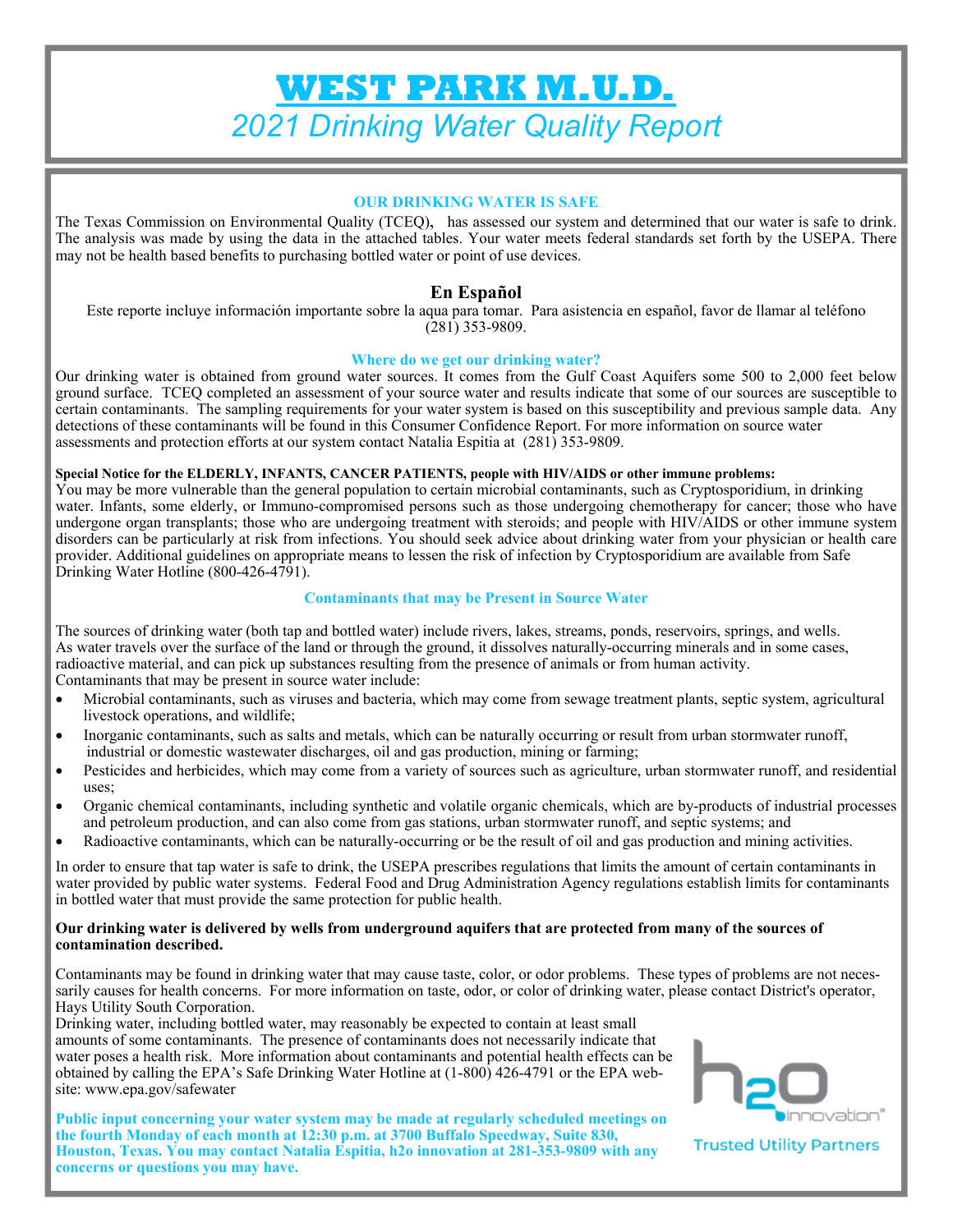## **About the Following Table**

The following table contains all of the chemical constituents which have been found in your drinking water for the most recent testing performed in accordance with applicable regulations. USEPA requires water systems to test up to 97 constituents. The constituents detected in your water are listed in the attached table.

### **DEFINITIONS**

**Maximum Contaminant Level (MCL)** - The highest level of a contaminant in drinking water. MCL's are set as close to the MCLG's as feasible using the best available treatment technology.

**Maximum Contaminant Level Goal (MCLG)** - The level of a contaminant in drinking water below which there is no known or expected health risk. MCLG's allow for a margin of safety.

**Treatment Technique** – A required process intended to reduce the level of a contaminant in drinking water.

Action Level – The concentration of a contaminant which, if exceeded, triggers treatment or other requirements which a water system must follow. **ppm** = parts per million or milligrams per liter (mg/l), one part per million corresponds to one minute in two years or a single penny in \$10,000. **ppb** = parts per billion or micrograms per liter (mg/l), one part per billion corresponds to one minute in 2,000 years or a single penny in  $$10,000,000.$ 

**pCi/l** = pico curies per liter: Measure of radioactivity.

**Maximum Residual Disinfectant Level (MRDL)** - The highest level of a disinfectant allowed in drinking water. There is convincing evidence that addition of a disinfectant is necessary for control of microbial contaminants.

# **West Park Municipal Utility District TX 1011930 -2021 Drinking Water Quality Report:**

|      | <b>Inorganic Contaminants</b> |                                                                     |                                       |     |             |                            |           |                                                                        |  |  |  |  |
|------|-------------------------------|---------------------------------------------------------------------|---------------------------------------|-----|-------------|----------------------------|-----------|------------------------------------------------------------------------|--|--|--|--|
| Year | Constituent                   | <b>Highest</b><br><b>Detected Level</b><br>at Any Sampling<br>Point | Range of<br><b>Detected</b><br>Levels | MCL | <b>MCLG</b> | <b>Units of</b><br>Measure | Violation | <b>Source of Constituent</b>                                           |  |  |  |  |
| 2021 | Arsenic*                      | 5.1                                                                 | $5.1 - 5.1$                           | 10  | 0           | ppb                        | N         | Erosion of natural deposits;<br>Leaching from wood preserva-<br>tives. |  |  |  |  |
| 2021 | Barium                        | 0.132                                                               | 0.132-0.132                           | 2   | 2           | ppm                        | N         | Discharge of drilling wastes.                                          |  |  |  |  |
| 2021 | Fluoride                      | 0.67                                                                | $0.67 - 0.67$                         | 4.0 | 4           | ppm                        | N         | Erosion of natural deposits.                                           |  |  |  |  |

\*Fluoride is found naturally in the Northampton Water Supply in an amount that is equivalent to the recommended levels approved for cavity prevention by the American Dental Association and the Texas Department of Health.

\*While your drinking water meets EPA standards for arsenic, it does contain low levels of arsenic. EPAs standard balances the current understanding of arsenics possible health effects against the costs of removing arsenic from drinking water. EPA continues to research the health effects of low levels of arsenic, which is a mineral known to cause cancer in humans at high concentrations and is linked to other health effects such as skin damage and circulatory problems.

|      | <b>Lead and Copper</b> |                        |                                                          |                        |             |                                   |                  |                                                                        |  |  |  |  |
|------|------------------------|------------------------|----------------------------------------------------------|------------------------|-------------|-----------------------------------|------------------|------------------------------------------------------------------------|--|--|--|--|
| Year | Constituent            | The 90th<br>Percentile | <b>Number</b><br><b>Exceeding</b><br><b>Action Level</b> | <b>Action</b><br>Level | <b>MCLG</b> | <b>Units of</b><br><b>Measure</b> | <b>Violation</b> | <b>Source of Constituent</b>                                           |  |  |  |  |
| 2018 | Lead                   | 2.59                   | 0                                                        | 0.015                  | $\theta$    | ppb                               | N                | Corrosion of household<br>plumbing systems.                            |  |  |  |  |
| 2019 | Copper                 | 0.0474                 | 0                                                        | 1.3                    | 1.3         | ppm                               | N                | Erosion of natural deposits:<br>Leaching from wood preserv-<br>atives. |  |  |  |  |

The 90th percentile of the Lead/ Copper analysis means the top 10% (highest sample results) of all samples collected.

If present, elevated levels of lead can cause serious health problems, especially for pregnant women and young children. Lead in drinking water is primarily from materials and components associated with service lines and home plumbing. This water supply is responsible for providing high quality drinking water, but cannot control the variety of materials used in plumbing components. When your water has been sitting for several hours, you can minimize the potential for lead exposure by flushing your tap for 30 seconds to 2 minutes before using water for drinking or cooking. If you are concerned about lead in your water, you may wish to have your water tested. Information on lead in drinking water, testing methods, and steps you can take to minimize exposure is available from the Safe Drinking Water Hotline or at http://www.epa.gov/safewater/lead.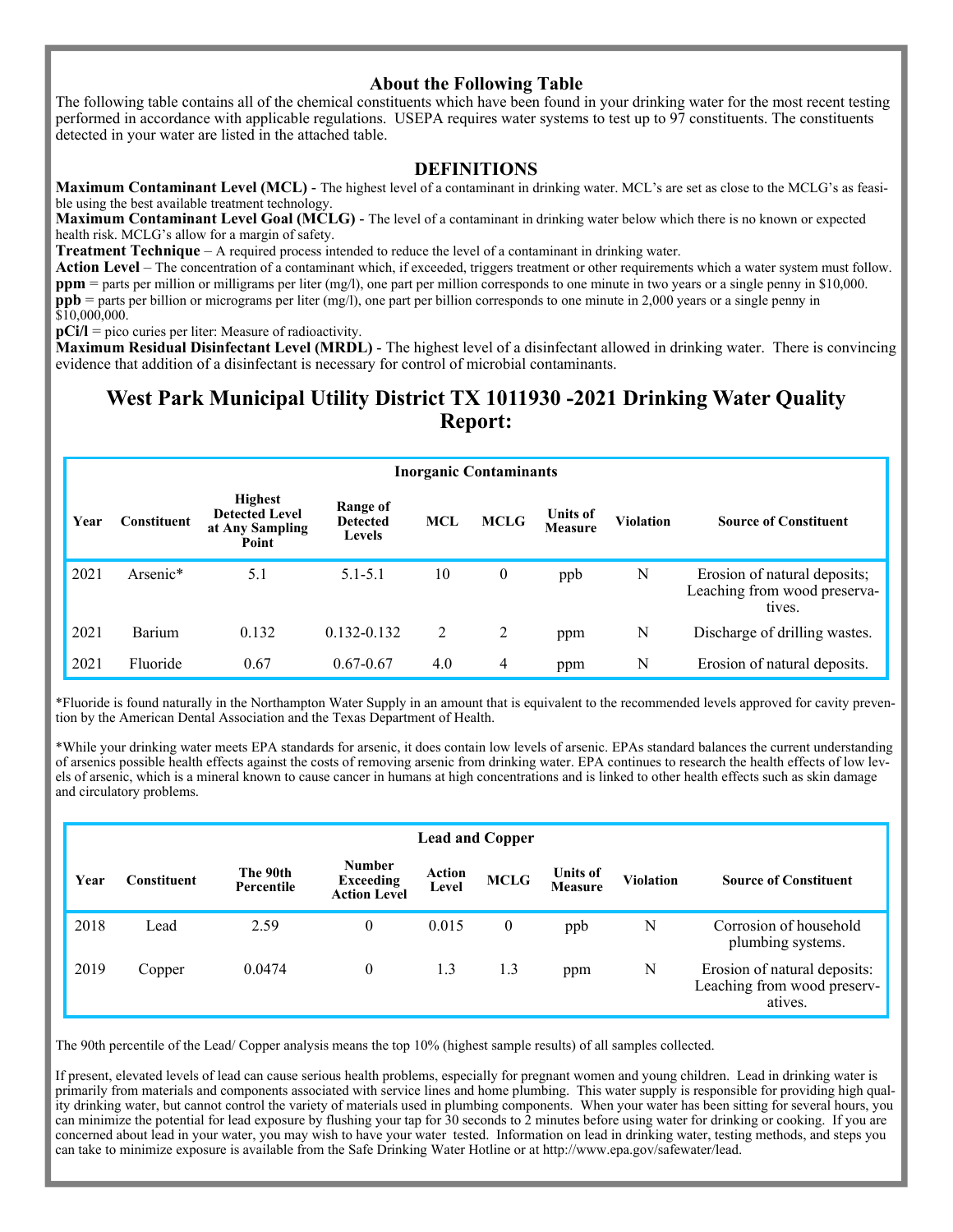| Unregulated Contaminants** |                              |                                                 |                                                                            |                                                            |                                              |                                   |                                   |                         |                                               |  |
|----------------------------|------------------------------|-------------------------------------------------|----------------------------------------------------------------------------|------------------------------------------------------------|----------------------------------------------|-----------------------------------|-----------------------------------|-------------------------|-----------------------------------------------|--|
| <b>Constituent</b><br>Year |                              | <b>Average of All</b><br><b>Sampling Points</b> |                                                                            |                                                            | <b>Range of</b><br><b>Detected</b><br>Levels |                                   | <b>Violation</b>                  | <b>Units of Measure</b> |                                               |  |
|                            | 2020<br>Dibromochloromethane |                                                 |                                                                            | 1.1                                                        |                                              |                                   | $1.1 - 1.1$                       |                         | ppb                                           |  |
|                            |                              |                                                 |                                                                            |                                                            |                                              |                                   |                                   |                         |                                               |  |
|                            |                              |                                                 |                                                                            |                                                            | <b>Organic Contaminants</b>                  |                                   |                                   |                         |                                               |  |
| Year                       | <b>Constituent</b>           |                                                 | <b>Highest</b><br><b>Detected Level at</b><br><b>Any Sampling</b><br>Point | <b>Range of</b><br><b>MCL</b><br><b>Detected</b><br>Levels |                                              | <b>MCLG</b>                       | <b>Units of</b><br><b>Measure</b> |                         | <b>Source of Constituent</b>                  |  |
| 2020                       |                              | <b>Total Trihalomethanes</b><br>1.1             |                                                                            | $1.1 - 1.1$                                                | 80                                           | n/a                               | ppb                               |                         | By-product of drinking water<br>chlorination. |  |
|                            | <b>Disinfectant Residual</b> |                                                 |                                                                            |                                                            |                                              |                                   |                                   |                         |                                               |  |
| Year                       | Constituent                  | <b>Highest Average</b>                          | <b>Range of</b><br><b>Detected</b><br>Levels                               | <b>MCL</b>                                                 | <b>MCLG</b>                                  | <b>Units of</b><br><b>Measure</b> | <b>Violation</b>                  |                         | <b>Source of Constituent</b>                  |  |
| 2021                       | Chlorine<br>Disinfectant     | 2.17                                            | $0.79 - 2.70$                                                              | $\overline{4}$                                             | $\theta$                                     | ppm                               | N                                 |                         | Disinfectant used to control<br>microbes.     |  |

**During 2021, West Park Municipal Utility District received water from Harris County Municipal Utility District No. 345 The following water quality information was provided by Harris County Municipal Utility District No. 345 TX1012768 :**

| <b>Inorganic Contaminants</b> |             |                                                                     |                                       |            |             |                            |                  |                               |  |  |
|-------------------------------|-------------|---------------------------------------------------------------------|---------------------------------------|------------|-------------|----------------------------|------------------|-------------------------------|--|--|
| Year                          | Constituent | <b>Highest</b><br><b>Detected Level</b><br>at Any Sampling<br>Point | Range of<br><b>Detected</b><br>Levels | <b>MCL</b> | <b>MCLG</b> | <b>Units of</b><br>Measure | <b>Violation</b> | <b>Source of Constituent</b>  |  |  |
| 2021                          | Arsenic*    | 10                                                                  | $10.0 - 10.0$                         | 10         | 0           | ppb                        | N                | Erosion of natural deposits.  |  |  |
| 2020                          | Barium      | 0.199                                                               | $0.199 - 0.199$                       | 2          | 2           | ppm                        | N                | Discharge of drilling wastes. |  |  |
| 2020                          | Fluoride    | 0.42                                                                | $0.42 - 0.42$                         | 4          | 4           | ppm                        | N                | Erosion of natural deposits.  |  |  |

\*Fluoride is found naturally in the Northampton Water Supply in an amount that is equivalent to the recommended levels approved for cavity prevention by the American Dental Association and the Texas Department of Health.

\*While your drinking water meets EPA standards for arsenic, it does contain low levels of arsenic. EPA's standard balances the current understanding of arsenics possible health effects against the costs of removing arsenic from drinking water. EPA continues to research the health effects of low levels of arsenic, which is a mineral known to cause cancer in humans at high concentrations and is linked to other health effects such as skin damage and circulatory problems.

|      | <b>Lead and Copper</b> |                        |                                                          |                 |             |                                   |                  |                                            |  |  |  |
|------|------------------------|------------------------|----------------------------------------------------------|-----------------|-------------|-----------------------------------|------------------|--------------------------------------------|--|--|--|
| Year | ∑onstituent            | The 90th<br>Percentile | <b>Number</b><br><b>Exceeding</b><br><b>Action Level</b> | Action<br>Level | <b>MCLG</b> | <b>Units of</b><br><b>Measure</b> | <b>Violation</b> | <b>Source of Constituent</b>               |  |  |  |
| 2020 | Copper                 | 0.0579                 | $\theta$                                                 | 1.3             | 1.3         | ppm                               | N                | Erosion of natural deposits.               |  |  |  |
| 2020 | Lead                   | 0.8                    | 0                                                        | 15              | 0           | Ppb                               | N                | Corrosion of household<br>plumbing system. |  |  |  |

\*The 90th percentile of the Lead/ Copper analysis means the top 10% (highest sample results) of all samples collected. If present, elevated levels of lead can cause serious health problems, especially for pregnant women and young children.

\*Lead in drinking water is primarily from materials and components associated with service lines and home plumbing. This water supply is responsible for providing high quality drinking water, but cannot control the variety of materials used in plumbing components. When your water has been sitting for several hours, you can minimize the potential for lead exposure by flushing your tap for 30 seconds to 2 minutes before using water for drinking or cooking. If you are concerned about lead in your water, you may wish to have your water tested. Information on lead in drinking water, testing methods, and steps you can take to minimize exposure is available from the Safe Drinking Water Hotline or at http://www.epa.gov/safewater/lead.